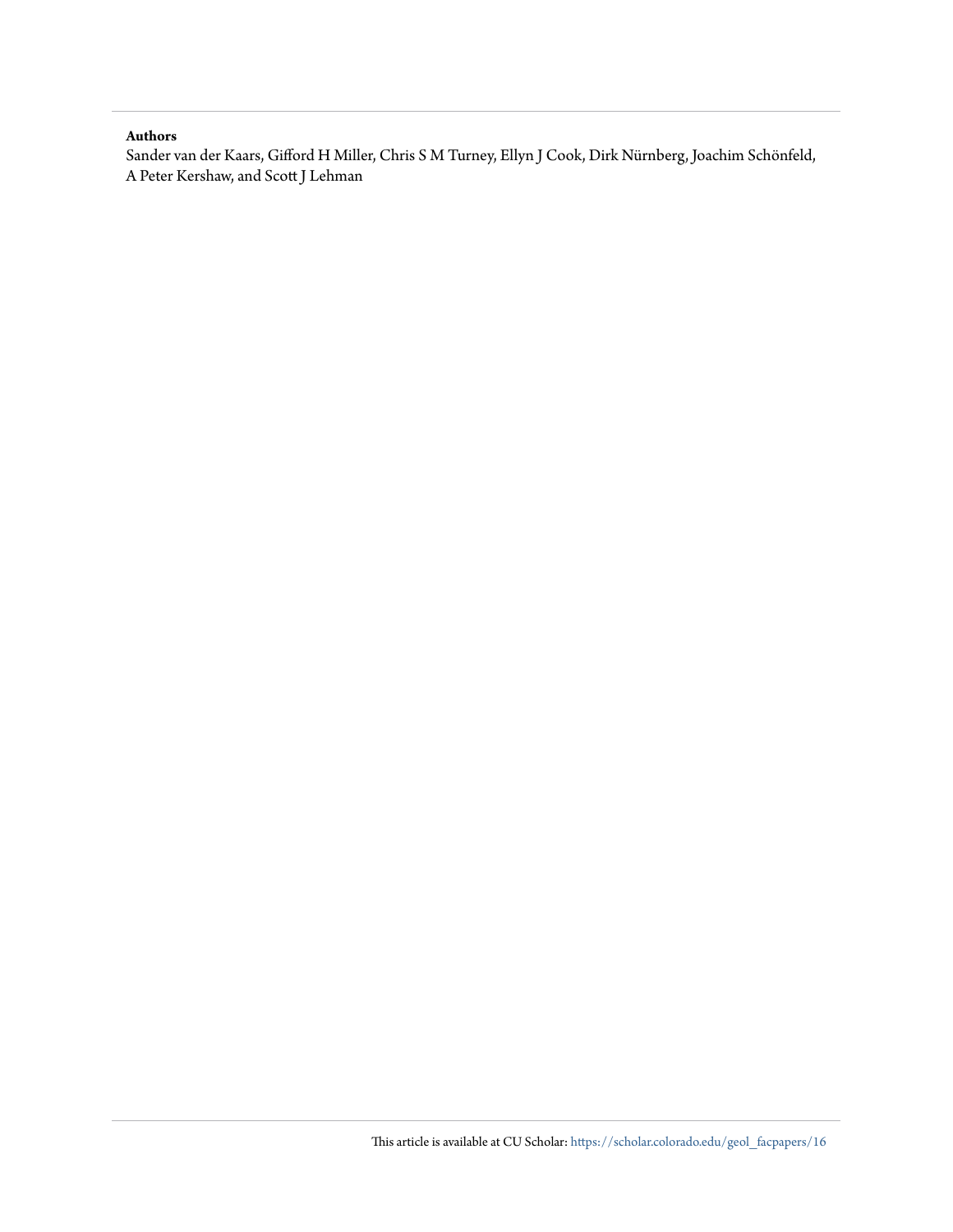

## **ARTICLE**

Received 5 Feb 2016 | Accepted 2 Dec 2016 | Published 20 Jan 2017

DOI: 10.1038/ncomms14142 **OPEN**

# Humans rather than climate the primary cause of Pleistocene megafaunal extinction in Australia

Sander van der Kaars<sup>1,2</sup>, Gifford H. Miller<sup>3,4</sup>, Chris S.M. Turney<sup>5,6</sup>, Ellyn J. Cook<sup>1</sup>, Dirk Nürnberg<sup>7</sup>, Joachim Schönfeld<sup>7</sup>, A. Peter Kershaw<sup>1</sup> & Scott J. Lehman<sup>3</sup>

Environmental histories that span the last full glacial cycle and are representative of regional change in Australia are scarce, hampering assessment of environmental change preceding and concurrent with human dispersal on the continent ca. 47,000 years ago. Here we present a continuous 150,000-year record offshore south-western Australia and identify the timing of two critical late Pleistocene events: wide-scale ecosystem change and regional megafaunal population collapse. We establish that substantial changes in vegetation and fire regime occurred  $\sim$  70,000 years ago under a climate much drier than today. We record high levels of the dung fungus Sporormiella, a proxy for herbivore biomass, from 150,000 to 45,000 years ago, then a marked decline indicating megafaunal population collapse, from 45,000 to 43,100 years ago, placing the extinctions within 4,000 years of human dispersal across Australia. These findings rule out climate change, and implicate humans, as the primary extinction cause.

 $1$  School of Earth, Atmosphere and Environment, Monash University, Clayton, Victoria 3800, Australia. <sup>2</sup> Cluster Earth and Climate, Faculty of Earth and Life Sciences, Vrije Universiteit, 1081 HV Amsterdam, The Netherlands. <sup>3</sup> INSTAAR and Geological Sciences, University of Colorado, Boulder, Colorado 80309-0450, USA. <sup>4</sup> Department of Environment and Agriculture, Curtin University, Perth, Western Australia 6102, Australia. <sup>5</sup> Climate Change Research Centre, School of Biological, Earth and Environmental Sciences, University of New South Wales, Sydney, New South Wales 2052, Australia. <sup>6</sup> Palaeontology, Geobiology and Earth Archives Research Centre, School of Biological, Earth and Environmental Sciences, University of New South Wales, Sydney, New South Wales 2052, Australia. <sup>7</sup> GEOMAR Helmholtz Centre for Ocean Research Kiel, D-24148 Kiel, Germany. Correspondence and requests for materials should be addressed to S.v.d.K. (email: [sander.vanderkaars@monash.edu](mailto:sander.vanderkaars@monash.edu)) or to G.H.M. (email: [gmiller@colorado.edu\)](mailto:gmiller@colorado.edu).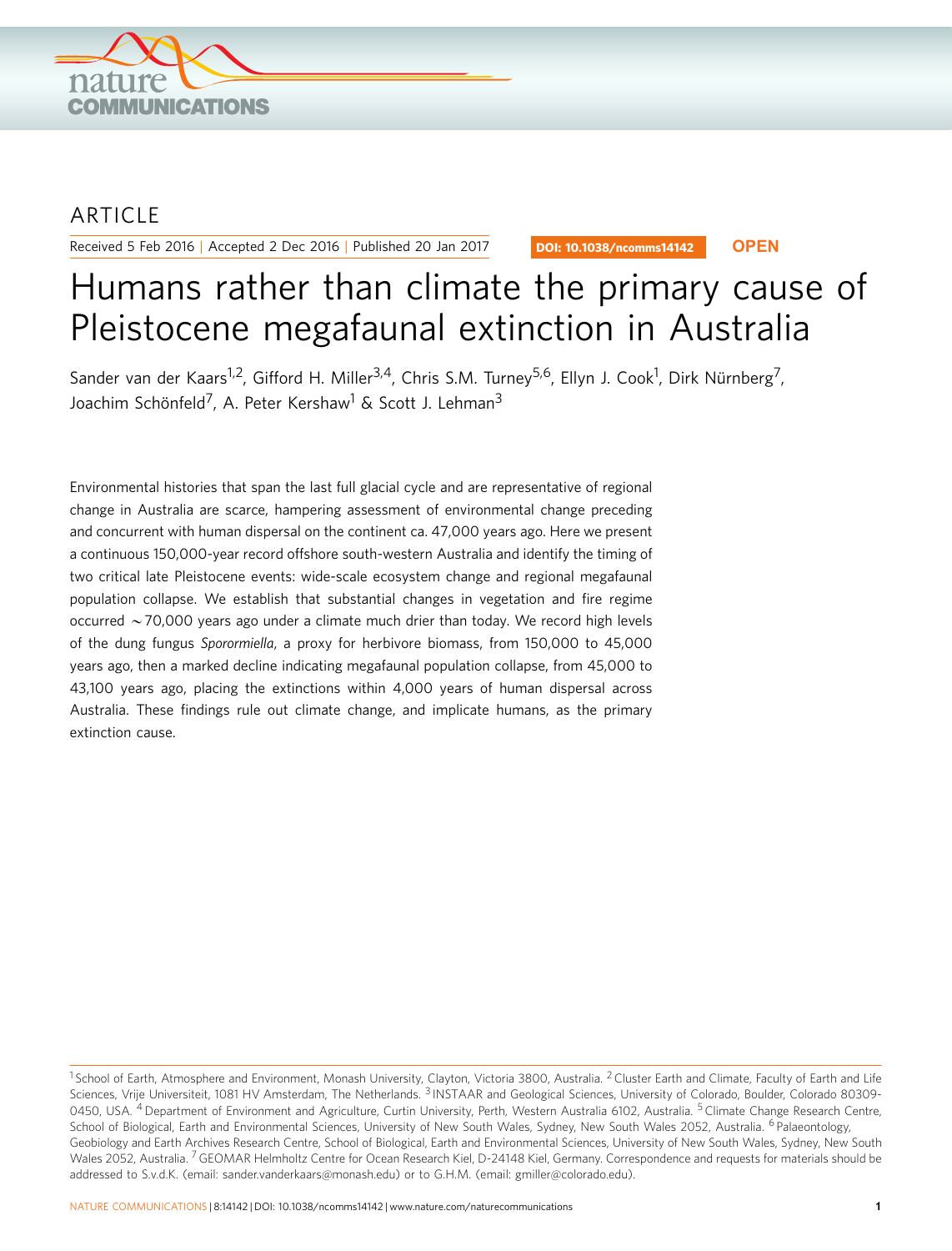<span id="page-2-0"></span>he planet lost the majority of its largest mammals, birds and reptiles outside of Africa during the late Quaternary (the past 130,000 years). Identifying the drivers of the global extinctions of these megafauna (animals with average weights  $>44$  kg) remains controversial<sup>[1](#page-5-0)</sup>, with climate fluctuations<sup>2-5</sup>, human impact through hunting<sup>6-8</sup> and/or habitat alteration<sup>[9,10](#page-6-0)</sup>, and/or a synergistic combination of climate and humans $11-13$  the commonly cited causes. The major challenge has been precisely aligning individual records that contain unambiguous and regionally representative signals of these different factors to test extinction hypotheses robustly. Nowhere is the issue more acute than in Australia, where 85% of the continent's large mammal species went extinct sometime shortly after 50 kyr  $ago^{9,10,14,15}$ , approximately the same time that humans established their first firm presence around the continent<sup>14,16</sup>. Dating both human colonisation and megafaunal extinction in Australia has been hampered by the occurrence of both events at or beyond the reliable limits of radiocarbon datin[g15,17–19.](#page-6-0)

A major challenge that has emerged is that most data relevant to the debate come from sites scattered across the continent that capture local events and may not be representative of regional changes.

An alternative approach to the analysis of individual (local) sites is to capitalize on the regional averaging of proxy signals offered by marine sediment sequences from the continental shelf surrounding Australia. Marine sedimentary sequences have distinct advantages over most terrestrial records, including generally continuously deposition and they can be precisely aligned and dated using the global marine isotope stratigraphy, the latter providing complementary age control to radiocarbonbased chronological frameworks. Here we present a continuous, stratigraphically well-constrained 150,000-year multi-proxy record from a sediment core recovered  $\sim$ 100 km offshore south-western Australia, in which we identify the timing

and sequence of events of the most widespread and sustained regional ecosystem changes over the past 150,000 years and precisely date regional megafaunal extinction. South-west Australia experiences a seasonal delivery of south-westerly air masses (winter-dominated)<sup>[20–22](#page-6-0)</sup> that supports large, dense forests with a diverse biota<sup>23</sup>. Importantly, the region has some of the earliest evidence for human arrival on the continent<sup>[19,24](#page-6-0)</sup> and is a candidate refugium for large mammals during past periods of aridity<sup>25</sup>, making it an ideal location to explore the response of megafauna to climate changes and human activity.

We utilize the number of spores from the dung fungus Sporormiella as our proxy for herbivore biomass in the catchment feeding the core site (a land area of  $\sim 10,000$  km<sup>2</sup>). We record high levels of Sporormiella from 150 to 45 kyr ago, indicating megafaunal populations were present under a range of climatic conditions from the warm, wet, interglacials to the hyper-aridity of the penultimate glacial during the period 150–130 kyr ago, and, critically, during the Marine Isotope Stage (MIS) 5–4 transition characterized by substantial changes in vegetation and fire regime  $\sim$  70 kyr ago. Importantly, however, Sporormiella underwent a marked and irreversible decline from 45 to 43.1 kyr ago, indicating megafaunal population collapse, with extinction apparently complete within 4,000 years of human occupation of the continent. Our results provide the first stratigraphically constrained sequence of events for Australian megafaunal extinctions, rule out extreme aridity and habitat change as causal mechanisms, leaving human agency, specifically imperceptible overkill<sup>[7](#page-6-0)</sup> as the most probable extinction cause.

#### Results

Recovery and analysis of the Cape Pasley marine core. Gravity core MD03-2614G was recovered at  $34^{\circ}$  43.728' S and 123° 25.698′ E from a water depth of 1,070 m,  $\sim$  100 km south of Cape Pasley, south-western Australia, as part of the IMAGES



Figure 1 | Map of south-western Australia showing location of core MD03-2614G (star) and archaeological and megafaunal site Devil's Lair (DL) discussed in text (triangle in open diamond). Shown in addition are main present-day vegetation types derived from AUSLIG<sup>56</sup>, 250, 500 and 800 mm annual rainfall isohyets derived from CRU CL 2.0 [\(ref. 57](#page-6-0)), wind direction rose for the town of Esperance obtained from the Bureau of Meteorology and main rivers (blue lines). The insert map of Australia shows all sites mentioned in the text: the three long ( $\geq$ 150 kyr) continuous records of environmental change are denoted by open circles, other records of environmental change by squares, megafaunal sites by open diamonds and the triangle denotes archaeological site. Site numbers on inset map: (1) North Australian Basin (core MD98-2167); (2) Coral Sea (core ODP Site 820); (3) Lynch's Crater; (4) Lake Eyre; (5) Cape Range Peninsula (core Fr10/95-GC17); (6) Devil's Lair. Maps made using GMT<sup>[58](#page-6-0)</sup>.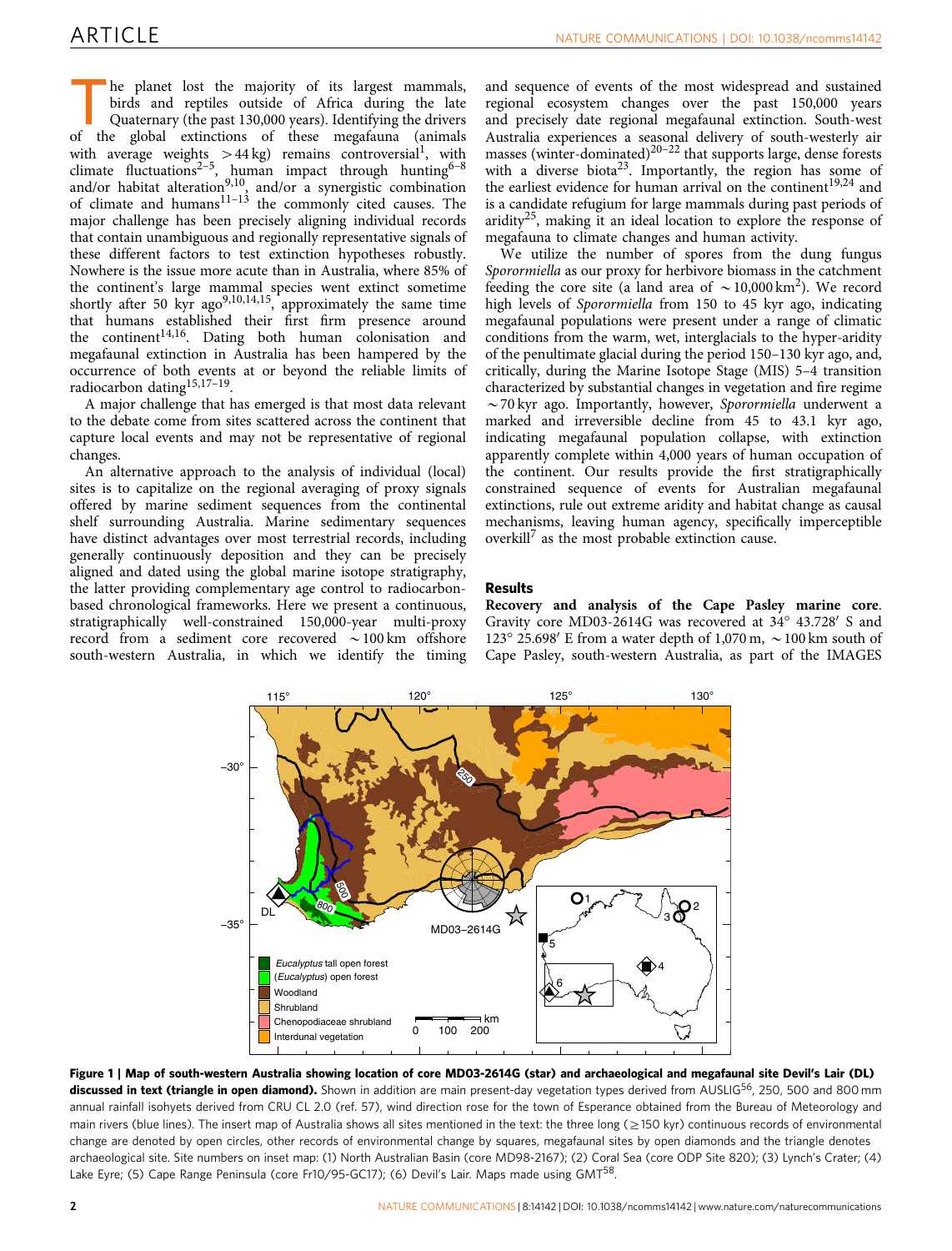

Figure 2 | Multi-proxy diagram showing percentage values for selected pollen curves, charcoal and terrigenous sediment, as well as planktonic  $\delta^{18}$ O against age from core MD03-2614G. Marine isotope stages (MIS) are indicated. The timing of major environmental change in the record at  $\sim$  70 kyr ago is indicated by green shading, arrival of humans in Australia at ca. 47 kyr ago<sup>16,19</sup> by blue dashed line and regional extinction of megafauna from 45 to 43.1 kyr ago in south-western Australia by red shading.

program ([Fig. 1\)](#page-2-0). A well-constrained chronostratigraphy, established from tuning the planktonic  $\delta^{18}O$  record of Globigerinoides ruber to reference records and 11 accelerated mass spectrometry (AMS) <sup>14</sup>C dates (Supplementary Tables 1 and 2; Supplementary Fig. 1) indicates that the 8.4 m core captures all of MIS 1–6, providing a continuous record of environmental change through the last  $\sim$  150 kyr (Fig 2 and Methods). In the absence of large river systems in the Cape Pasley area, delivery of terrigenous material to the site is by continental run-off and wind, the latter at present predominantly from the north to northwest [\(Fig. 1](#page-2-0)). Our environmental record was established through study of fossil pollen, charcoal, Sporormiella dung spores and terrestrial sediment (Methods). Palynological sampling was designed to include all MIS and sub-stages, with targeted higher resolution (0.7 kyr per sample) analysis across the likely period of overlap between human settlement and megafauna (55–42 kyr ago; [ref. 14](#page-6-0)).

Environmental change in south-western Australia. The Cape Pasley marine core record provides a high-resolution record of environmental change from the south-west of Australia. This marine record shows that the region experienced substantial environmental change during the past 150 kyr (Fig. 2; Supplementary Fig. 3). Overall, vegetation change has followed Northern Hemisphere ice-volume variation with expansion of tree cover under warm, high-precipitation regimes during MIS 5 and, to a lesser degree, MIS 1, and contraction during maximum cold and dry phases of MIS 6 2 (Fig. 2; Supplementary Fig. 3). The greatest density of forest, dominated by *Eucalyptus*, is identified during MIS 5.5 (the last interglacial), most likely developed

under climatic conditions comparable to those today in the south-western corner of the continent ([Fig. 1\)](#page-2-0) and indicates that this period experienced the highest effective precipitation of the entire record. Marked and sustained decreases in percentages of woody elements, principally Eucalyptus, and increases in woody herbaceous scrub taxa, principally Asteraceae and Chenopodiaceae (Fig. 2; Supplementary Fig. 3), date from the MIS 5–4 transition at  $\sim$  70 kyr ago in response to regional drying. Generally, low terrestrial sediment input between 70 and 15 kyr ago also provides evidence for drier climatic conditions (Fig. 2). The records from the North Australian Basin and tropical Queensland (Lynch's Crater and ODP Site 820) record similar changes to drier vegetation types through this period<sup>26-28</sup> and these environmental changes are broadly coincident with the hydrological changes inferred from the Lake Eyre sedimentary record<sup>[29](#page-6-0)</sup>.

Before  $\sim$  70 kyr ago, charcoal peaks in the Cape Pasley record are associated with high values for Myrtaceous elements (Fig. 2; Supplementary Fig. 4), indicating that sclerophyll forests were the principal source of fuel for fires. After  $\sim$  70 kyr ago, lower and more stable values for charcoal indicate a reduction in biomass burning and that burning events were less extreme. This altered fire regime coincides with the change to more open vegetation shown by the expansion of herbaceous and herbaceous taxa and reduced terrestrial sediment levels (Fig. 2; Supplementary Figs 3 and 4). The record from the Cape Range Peninsula also shows high levels of charcoal associated with peak Myrtaceae values in the early part of the last glacial cycle (Fig.  $1$ )<sup>[30](#page-6-0)</sup> before changing to a sparsely vegetated landscape with reduced biomass burning (Supplementary Fig. 4). Contrary to the previously reported environmental impacts recorded in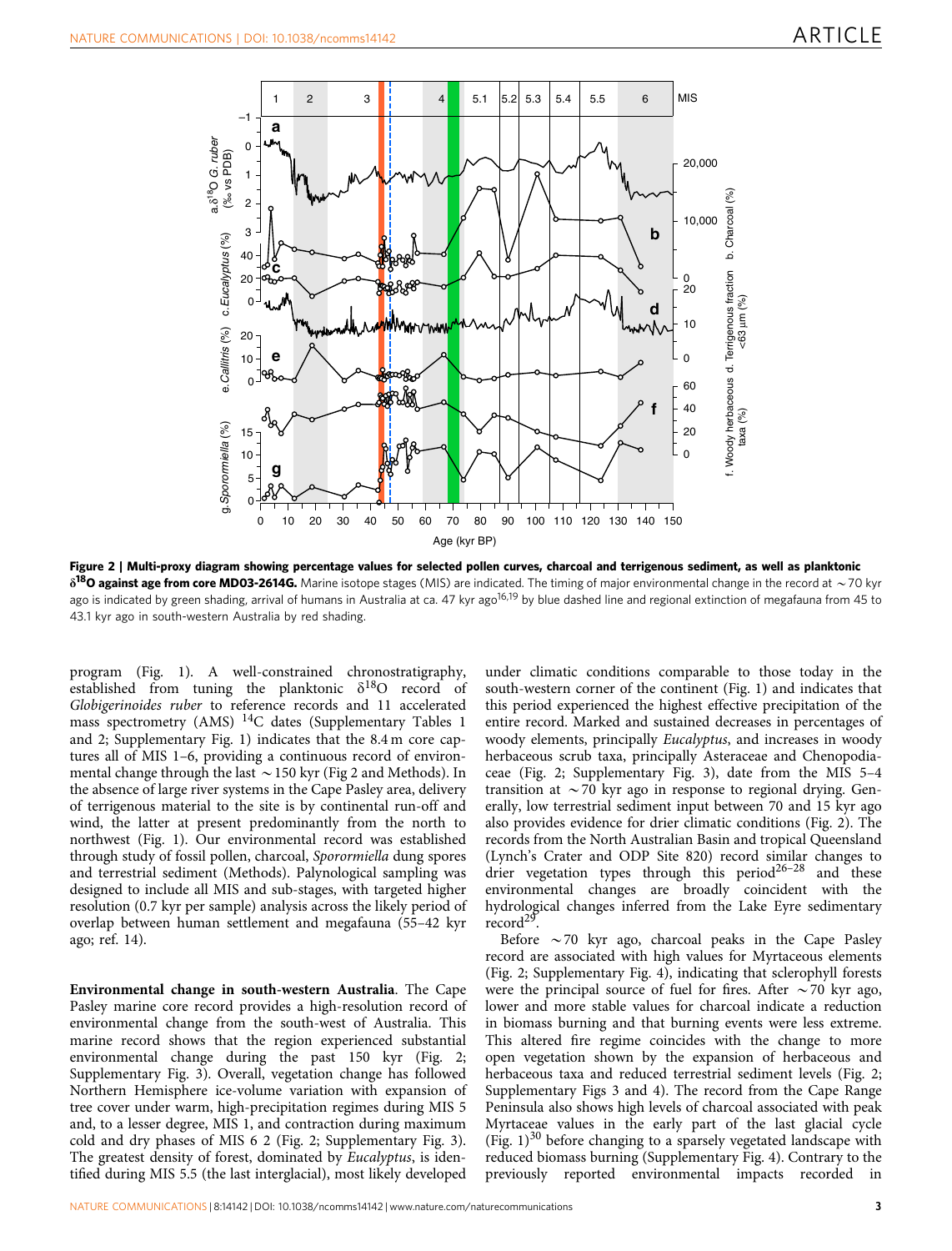

Figure 3 | Schematic timeline derived from multi-proxy study of core MD03-2614G. Wide-scale ecosystem changes throughout the last glacial cycle (trees versus herbs) and regional megafaunal population collapse from 45 to 43.1 kyr ago (animal figures) in south-western Australia shown relative to time of human arrival on the Australian continent (stick people) $16,19$ .

connection with human arrival in the north of the continent<sup>13,31</sup>, the Cape Pasley record shows no sustained change in charcoal flux coincident with initial human arrival (at 50–45 kyr ago).

#### The timing of megafaunal extinction in south-western Australia.

Spores of the coprophilous fungi Sporormiella, commonly produced on the dung of herbivores<sup>[32](#page-6-0)</sup> and shown in the fossil record to be consistent and reliable markers of Pleistocene megafaunal biomass (declining during mass extinctions and increasing during the introduction of domesticated livestock in recent centuries<sup>[33,34](#page-6-0)</sup>), were identified in this study (Supplementary Fig. 2) and used to indicate the presence of megafaunal populations. As a marine sequence, the Cape Pasley record is not subject to local taphonomic biases that may occur and require consideration at terrestrial settings such as local moisture levels<sup>[35](#page-6-0)</sup>, near-by herbivore activity<sup>[36](#page-6-0)</sup> and position of the core site within the basin<sup>37</sup>. In our record, Sporormiella is abundant throughout MIS 6, 5, 4 and the early part of MIS 3, and rare in the later part of MIS 3, 2 and MIS 1. Vegetation, oxygen isotope and terrigenous sediment records show that MIS 6 was at least as dry and cool as MIS 2. High Sporormiella percentages in MIS 6, however, indicate that megafauna numbers were not significantly impacted by these extreme climatic conditions. Before 45 kyr ago the Sporormiella value is 9.7%, but declines sharply to 2% by 43.1 kyr ago (Supplementary Table 4; Supplementary Fig. 5). Declines of Sporormiella abundances to  $\langle 2\%$  of the pollen sum have repeatedly been shown to mark late Pleistocene megafaunal extinctions in North America<sup>38-40</sup> and late Holocene extinctions in Madagascar<sup>[34](#page-6-0)</sup>. We therefore interpret the marked decline of Sporormiella immediately after 45 kyr ago in our record as indicating the collapse of the Pleistocene megafaunal population in south-western Australia with extinction complete by 43.1 kyr ago. This extinction event post dates the substantial climatically driven regional environmental changes at  $\sim$  70 kyr ago by  $\sim$  27,000 years and precedes the cold and aridity of MIS 2 by 13,000 years.

#### **Discussion**

The observed timing of the extinction event we record in south-western Australia (from 45 to 43.1 kyr ago) is in accord with megafaunal extinction in other regions. Across the Australian arid zone, the extinction of the giant bird Genyornis newtoni<sup>[10](#page-6-0)</sup> occurred  $45.7 \pm 2.5$  kyr ago with over 200 sites that contain burnt egg shell indicative of human consumption of its eggs<sup>9,41,42</sup>. At the Wet Cave sequence from Naracoorte (South Australia)<sup>43</sup>, extinction of megafauna occurred by 45.3 kyr ago and extinction of megafauna at Lynch's Crater (north-east Queensland) by  $\sim$  41 kyr ago [\(ref. 44\)](#page-6-0). These age

estimates accord with the age for continent-wide extinction of megafauna of 46.4 kyr ago (confidence interval 51–40 kyr ago) derived from OSL and U-series ages of articulated remains at  $28$  sites<sup>15</sup>. Importantly, the extinction event we identify in southwestern Australia commences 2,000 years after the established age for human dispersal across Australia at ca. 47 kyr ago ([ref. 16](#page-6-0)) and is mid-range within the estimate for megafauna–human overlap on mainland Australia centred on  $\sim$  44 kyr ago [\(ref. 14](#page-6-0)). The recent discovery of Diprotodon bone and eggshells of Geyornis in a well-stratified archaeological sequence at Warratyi rock shelter in central Australia dated to  $\geq$ 49-46 kyr ago includes evidence for direct interaction between humans and megafauna in this time range<sup>[18](#page-6-0)</sup>, supporting our results. Archaeological evidence from Devil's Lair ([Fig. 1](#page-2-0)) shows human presence in south-west Australia by  $\sim$  48 kyr ago and regional human occupation by 45.5 kyr ago [\(ref. 19](#page-6-0)) with megafaunal extinction taking place at that site between 47 and 42 kyr ago ([ref. 15](#page-6-0)).

Our results provide the most refined stratigraphically constrained sequence of events for Australian megafaunal extinctions and the first regionally representative record of their loss. Our new data establish the precise timing and order of the most substantial, widespread and sustained environmental changes of the last glacial cycle, as well as megafaunal extinctions, in south-western Australia (Fig. 3). Specifically, they show that: (1) dense eucalypt woodland gave way to open Chenopodiaceae– Asteraceae shrubland at the MIS 5–4 transition at  $\sim$  70 kyr ago, a change initiated some  $\sim$  23,000 years before evidence for the presence of people on the continent, indicating that anthropogenic mechanisms were not responsible for the sustained change in vegetation; (2) there were few widespread fire events after 70 kyr ago, likely owing to the less flammable nature of the open vegetation; and (3) the regional collapse of megafaunal populations commenced at 45 kyr ago and took  $\langle 2,000 \rangle$  years in total (concluded by 43.1 kyr ago).

We therefore conclude there is no temporal association between climatically driven environmental changes and megafaunal extinction in the south-west region. There is also no indication in our data that the megafauna suffered a slow demise commensurate with increases in aridity. Furthermore, our data show no impact on megafauna presence of the marked stepwise increases in aridity over the longer term (during a full glacial cycle). This work adds to a growing body of evidence showing similar timing for extinction in the south-west of Australia as for extinction at sites in central<sup>9,10</sup>, southern<sup>[36](#page-6-0)</sup> and north-eastern Australia[35](#page-6-0), as well as continent-wide extinction of all megafauna by  $\sim$  46 kyr ago [\(ref. 15](#page-6-0)).

The debate over megafaunal extinction causes has consistently been between climate and humans. Having eliminated climate as the primary cause of extinction, we turn to consideration of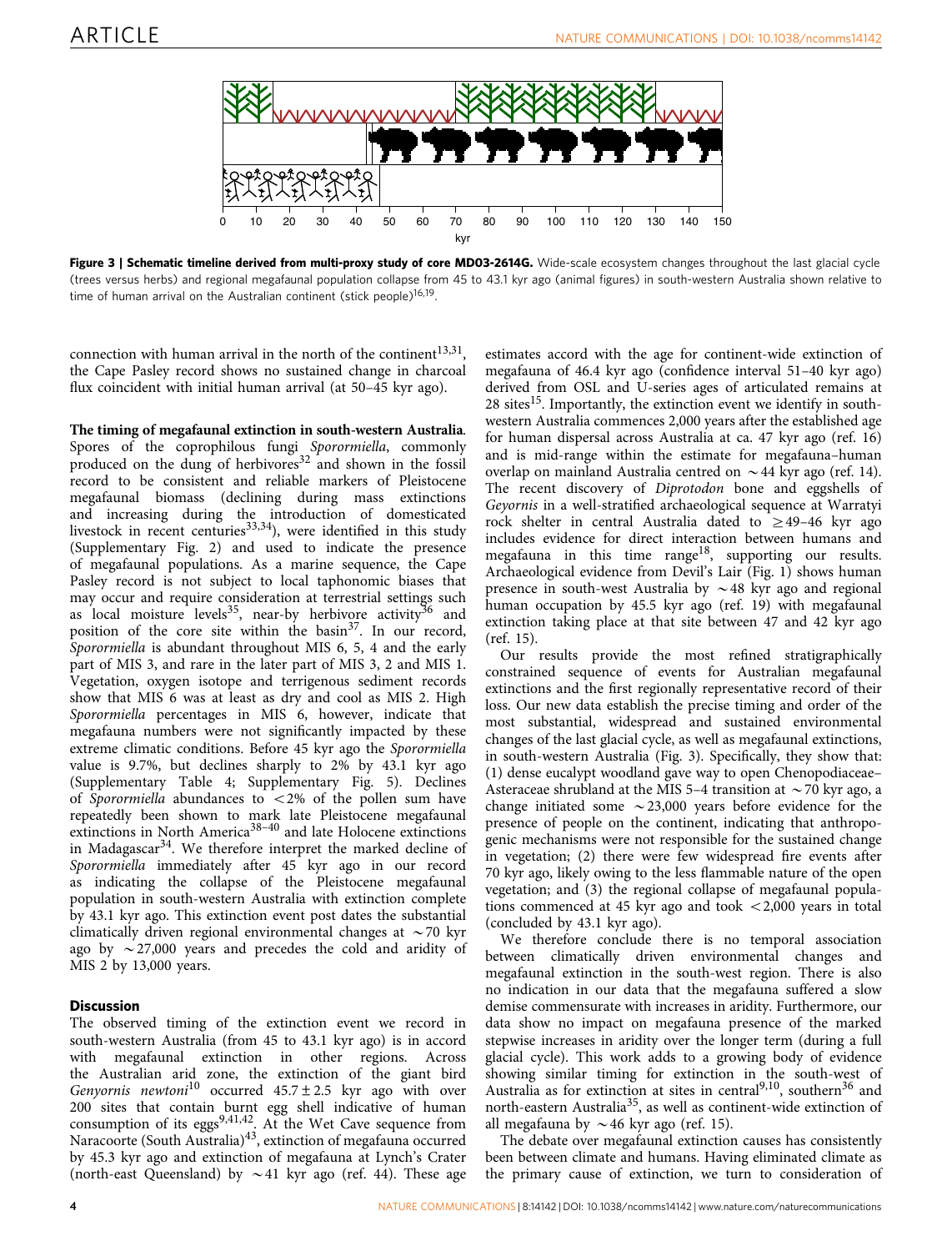<span id="page-5-0"></span>human causation, of which hunting is most favoured as extinction driver. In Australia, there are no reported kill sites to indicate concentrated hunting efforts (other than transient sites where humans gathered and consumed Genyornis eggs) or widespread slaughter of megafauna. However, this does not disprove that human hunting took place and is itself informative for shaping debate. Large mammals are demographically vulnerabile to hunting pressure owing to their typically low reproduction rates and low population growth<sup>[7,8](#page-6-0)</sup>. It has been estimated that low intensity hunting (such as the killing of just one juvenile per person per decade) could result in a species being extinguished over a few hundred years<sup>[7](#page-6-0)</sup>. Such selective, low-level hunting would be virtually imperceptible in the archaeological record, accounting for the lack of reported kill sites. In this scenario, all species of megafauna could have been lost from the entire continent within a few thousand years. In the Cape Pasley record, megafaunal population collapse commenced within 2,000 years of the established date for human dispersal on Australia at  $\sim$  47 kyr ago [\(ref. 16\)](#page-6-0), with extinction completed within 4,000 years. We conclude our results are consistent with extinction being driven by such 'imperceptible overkill'[7](#page-6-0).

#### Methods

Oxygen-isotope analysis. Sediment samples were dried at 50 °C, weighed and washed through a 63 µm mesh, dried and weighed again. The size fraction  $>$  250 µm was separated by dry sieving. On average, 10–12 specimens of the planktonic foraminifera species G. ruber (white) were picked from the  $>$  250  $\mu$ m size fraction. Only clean foraminifera specimens of approximately the same size were selected. Measurements of stable oxygen and carbon isotopes were performed on a Thermo DeltaPlus mass spectrometer equipped with a GasBench 2 carbonate preparation device. The isotope values were calibrated versus NBS 19 (National Bureau of Standards) and the in-house standard 'Standard Bremen' (Solnhofen limestone). Isotope values are reported in per mil (%) relative to the VPDB (Vienna Pee Dee Belemnite) scale. The analytical precision  $(1 - sigma value)$  as obtained from 11 replicate Standard Bremen measurements was on average 0.058% for  $\delta^{18}$ O and 0.044% for  $\delta^{18}$ C. Only the oxygen-isotope data are reported in this paper.

**Radiocarbon analysis.** Eleven AMS  $^{14}C$  dates were obtained for core MD03-2614G principally within the period of Sporormiella decline (Supplementary Table 1). Sample KIA 22661 was comprised of Pterpoda taken from the  $>$  250 µm size fraction and was prepared at the Leibniz Laboratory for Radiometric Dating and Stable Isotope Research. The sample was treated with  $15\%$   $H_2O_2$  in an ultrasonic bath followed by 100%  $H_3PO_4$  at 90 °C produce CO<sub>2</sub>. The CO<sub>2</sub> was reduced with  $H_2$  at 600 °C using a Fe catalyst and the resulting ion–graphite mixture was packed into a target and measured. The following 10 samples were comprised of monospecific planktic foraminifera picked from the  $>$  250  $\mu$ m size fraction of washed sediment. These 10 samples were prepared at the INSTAAR Laboratory for AMS Radiocarbon Preparation and Research (NSRL) before measurement by Accelerator Mass Spectrometry at the Keck Carbon Cycle AMS Laboratory at the UC Irvine (KCCAMS). Foraminifera were leached for 5 min in a 0.001 M solution of HCl. Each sample was then reacted with  $H_3PO_4$  and the  $CO<sub>2</sub>$  produced was cryogenically purified. The purified  $CO<sub>2</sub>$  was reduced with H2 in the presence of a Fe catalyst and the resulting graphite was packed into AMS targets and measured.

Chronology. Tuning and tie-points. The age model for core MD03-2614G was established by tuning the G. ruber  $\delta^{18}O$  curve from MD03-2614G to nearby planktonic  $\delta^{18}O$  records from the Great Australian Bight<sup>45,46</sup>, Vostock ice core Deuterium [\(ref. 47](#page-6-0)) and the globally stacked benthic  $\delta^{18}O$  record<sup>48</sup> (Supplementary Table 2). Reference curves were chosen for core intervals of comparable<br>resolution<sup>[49](#page-6-0)</sup>. The *Globigerina bulloides δ<sup>18</sup>O curve was well in phase from the last* glacial maximum (LGM) to 37 kyr ago but offset below. Radiocarbon dates were given preference to accomplish the graphic correlation with different reference curves.

Bayesian age modelling. The planktonic  $\delta^{18}O$  and radiocarbon ages were used to develop an age model using a P\_sequence deposition model in OxCal 4.2 [\(refs 50,51\)](#page-6-0) with General Outlier analysis detection (probability =  $0.05$ )<sup>[52](#page-6-0)</sup>.<br>The <sup>14</sup>C ages were calibrated using the Marine13 calibration data set<sup>17</sup>. To The <sup>14</sup>C ages were calibrated using the Marine13 calibration data set<sup>[17](#page-6-0)</sup>. To accommodate possible changes in the marine reservoir age, a Delta\_R of 91 ± 54 accommodate possible changes in the margin of 914 CHRONO Marine Reservoir Database at [http://calib.org/marine/\)](http://calib.org/marine/). Using Bayes' theorem, the algorithms employed sample possible solutions with a probability that is the product of the prior and likelihood probabilities. Taking into account the deposition model and the actual age measurements, the posterior probability densities quantify the most likely age distributions; the outlier option was used to detect ages that fall outside the calibration model for each group, and if necessary, down-weight their contribution to the final age estimates. Modelled ages are reported here as thousands of calendar years BP, kyr or ka and plotted against depth (Supplementary Fig. 1).

Grain-size analysis. The terrigenous fraction of the sediment represents continental run-off and wind-blown dust in the  $<$  63 um size fraction. The sand-sized fraction  $>63 \mu m$  is almost entirely composed of pelagic carbonate particles, such as planktonic foraminifera, pteropods and coccoliths, as well as benthic foraminifera and bryozoan debris. Bulk sediment samples were dried at 50 °C and finely ground in an agate mortar. Total organic and total carbon were analysed with a Leco CS200 furnace. The accuracy is 0.2% according to 52 parallel measurements of a commercial Leco standard. The proportion of organic carbon was subtracted from total carbon to calculate the carbonate content of the bulk sediment. The non-carbonate fraction was calculated as 100% CaCO<sub>3</sub>.

Pollen preparation and counting. A total of 39 samples were analysed in this study. Samples of  $\sim$  4–5 cm<sup>3</sup> each were processed using the following method. Sub-sampled sediment was suspended in  $\sim$  40 ml of 10% sodium pyrophosphate followed by sieving over 210 and 7 um mesh. The sediment fraction retained was treated with 10% HCl then acetolysis (10 min) and heavy liquid separation (sodium polytungstate S.G. 2.0, 20 min at 2,000 r.p.m.;  $2 \times$ ). A known amount of Lycopodium spores was added to the samples before processing to allow calculation of pollen and charcoal concentrations. Slides were mounted with glycerol and sealed with paraffin wax. Pollen was generally well preserved and abundant throughout the core. Pollen was counted along evenly spaced transects at magnification of  $\times$  630 on a Zeiss Axioskop. The average number of pollen counted per sample was  $\sim$  230 grains. Pollen percentages were calculated on a pollen sum consisting of all angiosperms and gymnosperms pollen grains counted (that is, excluding pteridophyte and fungal spores).

**Charcoal analysis.** Charcoal fragments larger than  $10 \mu m$  were counted along three equally spaced transects of each sample slide and results presented as percentages of the dryland pollen sum.

Sporormiella identification and counting. Identification of Sporormiella was made according to the following criteria. They are ascospores with a sigmoid germinal aperture extending the entire length of the cell. Cells are 12–28  $\mu$ m  $\times$  9–15  $\mu$ m and are present as two types; end cells show one flattened and one round end, middle cells show two flattened ends<sup>[53](#page-6-0)</sup> (Supplementary Fig. 2). Sporormiella spores were calculated as a percentage of the pollen sum.

Palynological results and statistical analyses. A summary pollen diagram with the results of the palynological analysis is presented in Supplementary Fig. 3. Zonation of the pollen diagram was made using the outcome of stratigraphically constrained cluster analysis (CONISS routine)<sup>54</sup>. The 12 major pollen taxa (shown on Supplementary Fig. 3) were used in CONISS; all minor taxa, charcoal and Sporormiella were excluded. The main divisions of the diagram were placed at  $\sim$  70 and 15 kyr ago and the resulting zonation concurs with the per-eye interpretation of the pollen data and confirms that significant vegetation change took place at  $\sim$  70 kyr ago, coincident with the reduction in fire. The CONISS results also indicate that Sporormiella decline is not associated with major changes in vegetation.

Ramp function regression and bootstrap re-sampling (RAMPFIT)<sup>[55](#page-6-0)</sup> were applied to the Sporormiella data to quantify uncertainties. The RAMPFIT output confirms the per-eye interpretation of the Sporormiella curve and places the onset of the decline at  $44.966 \pm 0.851$  kyr ago and the completion at  $43.087 \pm 0.645$  kyr ago, with the number of Sporormiella spores decreasing from  $9.694 \pm 0.412\%$  to  $2.041 \pm 0.729\%$  (Supplementary Table 3, 4; Supplementary Fig. 5).

Data availability. Data on the physical properties of core MD03-2614G are archived in the PANGAEA database ([doi:10.1594/PANGAEA.131767](http://dx.doi.org/doi:10.1594/PANGAEA.131767)). Radiocarbon dating was supported by the NSF's Archaeology and Archaeometry Program (BCS-0914821). All relevant data are available from the authors.

#### References

- 1. Barnosky, A. D., Koch, P. L., Feranec, R. S., Wing, S. L. & Shabel, A. B. Assessing the causes of late Pleistocene extinctions on the continents. Science 306, 70–75 (2016).
- 2. Cooper, A. et al. Abrupt warming events drove Late Pleistocene Holarctic megafaunal turnover. Science 349, 602–606 (2015).
- 3. Wroe, S. et al. Climate change frames debate over the extinction of megafauna in Sahul (Pleistocene Australia-New Guinea). Proc. Natl Acad. Sci. USA 110, 8777–8781 (2013).
- 4. Webb, S. Megafauna demography and late Quaternary climatic change in Australia: a predisposition to extinction. Boreas 37, 329–345 (2008).
- 5. Wroe, S. & Field, J. A review of the evidence for a human role in the extinction of Australian megafauna and an alternative interpretation. Quat. Sci. Rev. 24, 2692–2703 (2006).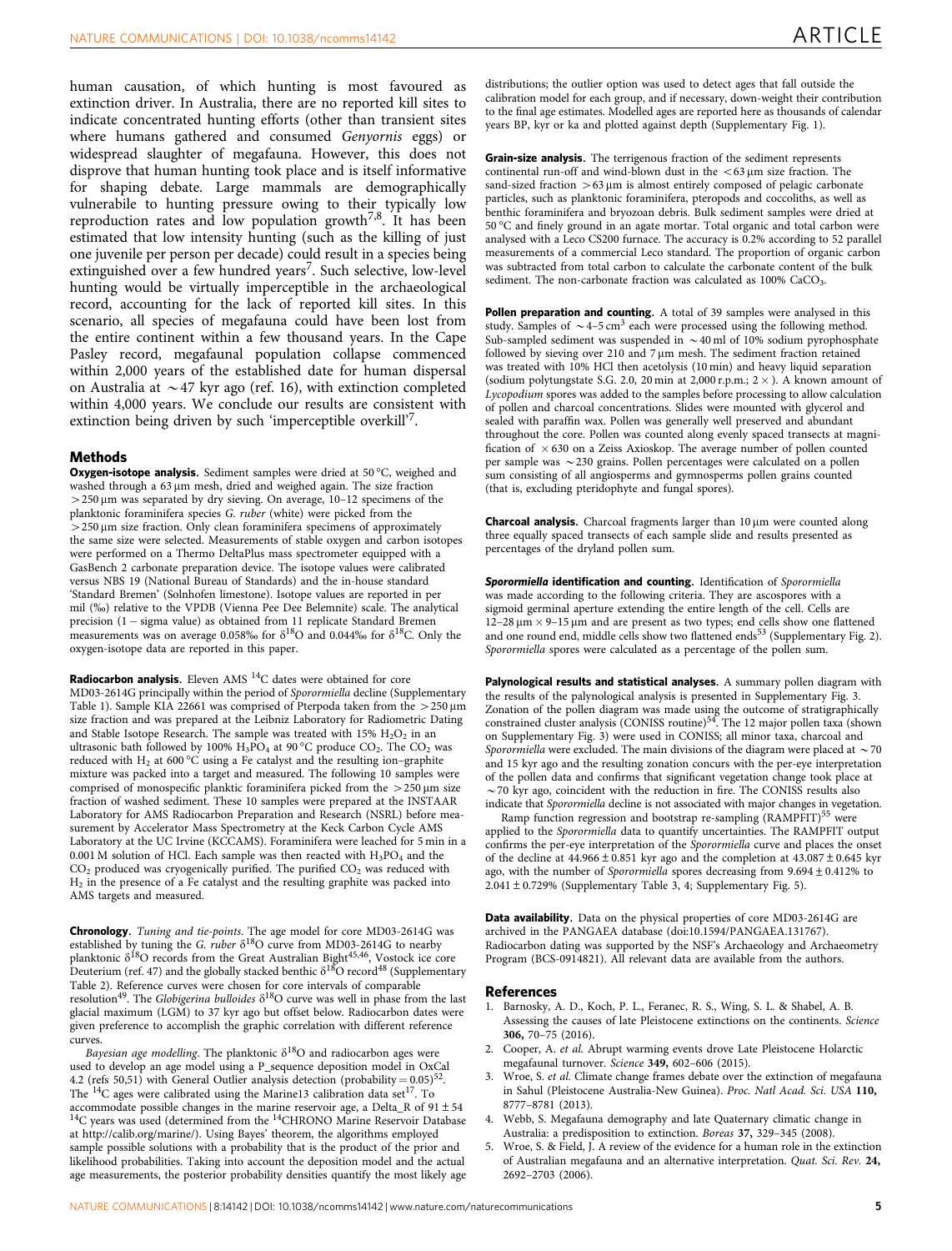- <span id="page-6-0"></span>6. Brook, B. W. et al. Would the Australian megafauna have become extinct if humans had never colonised the continent? Comments on 'A review of the evidence for a human role in the extinction of Australian megafauna and an alternative explanation' by Wroe, S. & Field, J. Quat. Sci. Rev. 25, 560–564 (2007).
- 7. Brook, B. W. & Johnson, C. N. Selective hunting of juveniles as a cause of the imperceptible overkill of the Australian Pleistocene megafauna. Alcheringa 30, 39–48 (2006).
- 8. Johnson, C. N. Australia's Mammal Extinctions: a 50,000 Year History (Cambridge University Press, 2006).
- 9. Miller, G. et al. Human predation contributed to the extinction of the Australian megafaunal bird Genyornis newtoni  $\sim$  47 ka. Nat. Commun. 7, 10496 (2016).
- 10. Miller, G. H. et al. Pleistocene extinction of Genyornis newtoni: human impact on Australian megafauna. Science 283, 205–208 (1999).
- 11. Metcalf, J. L. et al. Synergistic roles of climate warming and human occupation in Patagonian megafaunal extinctions during the Last Deglaciation. Sci. Adv. 2, e1501682 (2016).
- 12. Saltré, F. et al. Climate change not to blame for late Quaternary megafauna extinctions in Australia. Nat. Commun. 7, 10511 (2016).
- 13. Miller, G. H. et al. Ecosystem collapse in Pleistocene Australia and a human role in megafaunal extinction. Science 309, 287–290 (2005).
- 14. Gillespie, R., Brooks, B. W. & Baynes, A. Short overlap of humans and megafauna in Pleistocene Australia. Alcheringa 30, 163–186 (2006).
- 15. Roberts, R. G. et al. New ages for the last Australian megafauna: continent-wide extinction about 46,000 years ago. Science 292, 1888–1892 (2001).
- 16. O'Connell, J. F. & Allen, J. The process, biotic impact, and global implications of the human colonization of Sahul about 47,000 years ago. J. Archaeol. Sci. 56, 73–84 (2015).
- 17. Reimer, P. J. et al. IntCal13 and Marine13 radiocarbon age calibration curves 0–50,000 years cal BP. Radiocarbon 55, 1869–1887 (2013).
- 18. Hamm, G. et al. Cultural innovation and megafauna interaction in the early settlement of arid Australia. Nature 539, 280–283 (2016).
- 19. Turney, C. S. M. et al. Early human occupation at Devil's Lair, southwestern Australia 50,000 years ago. Quat. Res. 55, 3–13 (2001).
- 20. Cullen, L. E. & Grierson, P. F. Multi-decadal scale variability in autumnwinter rainfall in south-western Australia since 1655 AD as reconstructed from tree rings of Callitris columellaris. Clim. Dyn. 33, 433–444 (2009).
- 21. Hope, P., Timbal, B. & Fawcett, R. Associations between rainfall variability in the southwest and southeast of Australia and their evolution through time. Int. J. Clim. 30, 1360–1371 (2010).
- 22. Turney, C. S. M. et al. Tropical and mid-latitude forcing of continental Antarctic temperatures. Cryosphere 9, 2405–3415 (2015).
- 23. Cook, L. G., Hardy, N. B. & Crisp, M. D. Three explanations for biodiversity hotspots: small range size, geographical overlap and time for species accumulation. An Australian case study. New Phytol. 207, 390–400 (2015).
- 24. Pearce, R. H. & Barbetti, M. A 38,000-year-old archaeological site at Upper Swan, Western Australia. Archaeol Oceania 16, 168–172 (1981).
- 25. Byrne, M. Evidence for multiple refugia at different time scales during Pleistocene climatic oscillations in southern Australia inferred from phylogeography. Quat. Sci. Rev. 27, 2576–2585 (2008).
- 26. Kershaw, A. P., van der Kaars, S. & Flenley, J. R. in Tropical Rainforest Responses to Climatic Change 2nd edn, (eds Bush, M. B. et al.) 85–124 (Springer-Verlag, 2011).
- 27. Kershaw, A. P., Bretherton, S. C. & van der Kaars, S. A complete pollen record of the last 230 ka from Lynch's Crater, north-eastern Australia. Palaeogeogr. Palaeoclimatol. Palaeoecol 251, 23–45 (2007).
- 28. Moss, P. T. & Kershaw, A. P. The last glacial cycle from the humid tropics of northeastern Australia: comparison of a terrestrial and a marine record. Palaeogeogr. Palaeoclimatol. Palaeoecol 155, 162–176 (2000).
- 29. Cohen, T. J. et al. Hydrological transformation coincided with megafaunal extinction in central Australia. Geology 43, 195–198 (2015).
- 30. van der Kaars, S. & De Deckker, P. A Late Quaternary pollen record from deepsea core Fr10/95, GC17 offshore Cape Range Peninsula, northwestern Western Australia. Rev. Palaeobot. Palynol. 120, 17–37 (2002).
- 31. Kershaw, A. P., Clark, J. S., Gill, A. M. & D'Costa, D. M. in Flammable Australia: The fire regimes and biodiversity of a continent (eds Bradstock, R. A. et al.) 3–25 (Cambridge University Press, 2002).
- 32. Davis, O. K. & Shafer, D. S. Sporormiella fungal spores, a palynological means of detecting herbivore density. Palaeogeogr. Palaeoclimatol. Palaeoecol 237, 40–50 (2006).
- 33. Davis, O. K. Spores of the dung fungus Sporormiella: increased abundance in historic sediments and before Pleistocene megafaunal extinction. Quat. Res. 28, 290–294 (1987).
- 34. Burney, D. A., Robinson, G. S. & Burney, L. P. Sporormiella and the late Holocene extinctions in Madagascar. Proc. Natl Acad. Sci. USA 100, 10800–10805 (2003).
- 35. Wood, J. R. & Wilmhurst, J. M. Wetland soil moisture complicates the use of Sporormiella to trace past herbivore populations. J. Quat. Sci. 27, 254–259  $(2012)$
- 36. Gill, J. L. et al. Linking abundances of the dung fungus Sporormiella to the density of bison: implications for assessing grazing by megaherbivores in paleorecords. J. Ecol. 101, 1125–1136 (2013).
- 37. Johnson, C. N. et al. Using dung fungi to interpret decline and extinction of megaherbivores: problems and solutions. Quat. Sci. Rev. 24, 107–113  $(2015).$
- 38. Gill, J. L., Williams, J. W., Jackson, S. T., Lininger, K. B. & Robinson, G. S. Pleistocene megafaunal collapse, novel plant communities, and enhanced fire regimes in North America. Science 326, 1100–1103 (2009).
- 39. Davis, O. K. & Shafer, D. S. Sporormiella fungal spores, a palynological means of detecting herbivore density. Palaeogeogr. Palaeoclimatol. Palaeoecol. 237, 40–50 (2006).
- 40. Robinson, G. S., Pigott Burney, L. & Burney, D. A. Landscape paleoecology and megafaunal extinction in southeastern New York State. Ecol. Monogr. 75, 295–315 (2005).
- 41. Grellett-Tinner, G., Spooner, N. A. & Worthy, T. H. Is the 'Genyornis' egg of a mihirung or another extinct bird from the Australian dreamtime? Quat. Sci. Rev. 133, 147–164 (2016).
- 42. Miller, G. H., Fogel, M. L., Magee, J. W. & Clarke, S. J. The Genyornis egg: a commentary on Grellet-Tinner et al.. Quat. Sci. Rev. (in the press).
- 43. Pate, F. D., McDowell, M. C., Wells, R. T. & Smith, A. M. Additional AMS radiocarbon dates for Wet Cave and the timing of megafaunal extinctions in the Naracoorte region of South Australia. Alcheringa 30, 277–279  $(2006).$
- 44. Rule, S. et al. The aftermath of megafaunal extinction: ecosystem transformation in Pleistocene Australia. Science 335, 1483–1486 (2012).
- 45. Andres, M. S. Late Quaternary paleoceanography of the Great Australian Bight: a geochemical and sedimentological study of cool-water carbonates, ODP Leg 182, Site 1127. Diss. ETH 14831, 1–189 (2002).
- 46. Calvo, E., Pelejero, C., De Deckker, P. & Logan, G. A. Antarctic deglacial pattern in a 30 kyr record of sea surface temperature offshore South Australia. Geophys. Res. Lett. 34, L13707 (2007).
- 47. Petit, J. R. et al. Climate and atmospheric history of the past 420000 years from the Vostok ice core, Antarctica. Nature 399, 429–436 (1999).
- 48. Liesicki, L. E. & Raymo, M. E. A Pliocene-Pleistocene stack of 57 globally distributed benthic  $\delta^{18}O$  records. Paleoceanography 20, PA1003 (2005).
- 49. Pahnke, K., Zahn, R., Elderfield, H. & Schulz, M. 340,000-year centennial-scale marine record of Southern Hemisphere climatic oscillation. Science 301, 948–952 (2003).
- 50. Ramsey, C. B. Radiocarbon dating: revolutions in understanding. Archaeometry 50, 249–275 (2008).
- 51. Bronk Ramsey, C. & Lee, S. Recent and planned developments of the program OxCal. Radiocarbon 55, 720–730 (2013).
- 52. Ramsey, C. B. Dealing with outliers and offsets in radiocarbon dating. Radiocarbon 51, 1023–1045 (2011).
- 53. Cook, E. J., van Geel, B., van der Kaars, S. & van Arkel, J. A review of the use of non-pollen palynomorphs in palaeoecology with examples from Australia. Palynology 36, 155–178 (2011).
- 54. Grimm, E. C. CONISS: a FORTRAN 77 program for stratigraphically constrained cluster analysis by the method of incremental sum of squares. Comput. Geosci. 13, 13–35 (1987).
- 55. Mudelsee, M. Ramp function regression: a tool for quantifying climate transitions. Comput. Geosci. 26, 293–307 (2000).
- 56. AUSLIG. Vegetation. Atlas of Australian Resources Vol. 6 (Division of National Mapping, 1990).
- 57. New, M., Lister, D., Hulme, M. & Makin, I. A high-resolution data set of surface climate over global land areas. Clim. Res. 21, 1–25 (2002).
- 58. Wessel, P., Smith, W. H. F., Scharroo, R., Luis, J. & Wobbe, F. Generic mapping tools: improved version released. EOS Trans. AGU 94, 409–410 (2013).

#### Acknowledgements

We acknowledge funding from the German Research Foundation (DFG) for sediment coring with R/V Marion Defresne during the AUSCAN voyage (Grant NU60/11-1). G.H.M acknowledges NSF grant BCS-0914821 for the radiocarbon dating,

#### Author contributions

D.N. and J.S. organized and undertook coring of site MD03-2614G and oversaw the oxygen-isotope and grain-size analyses. S.v.d.K. and E.J.C. conceived of the study. S.v.d.K. undertook the palynological analysis. S.J.L. carried out the radiocarbon analysis, and C.S.M.T., D.N. and J.S. established the chronology for the core. E.J.C and S.v.d.K. wrote the manuscript with contributions from all other authors, in particular G.H.M. and C.S.M.T.